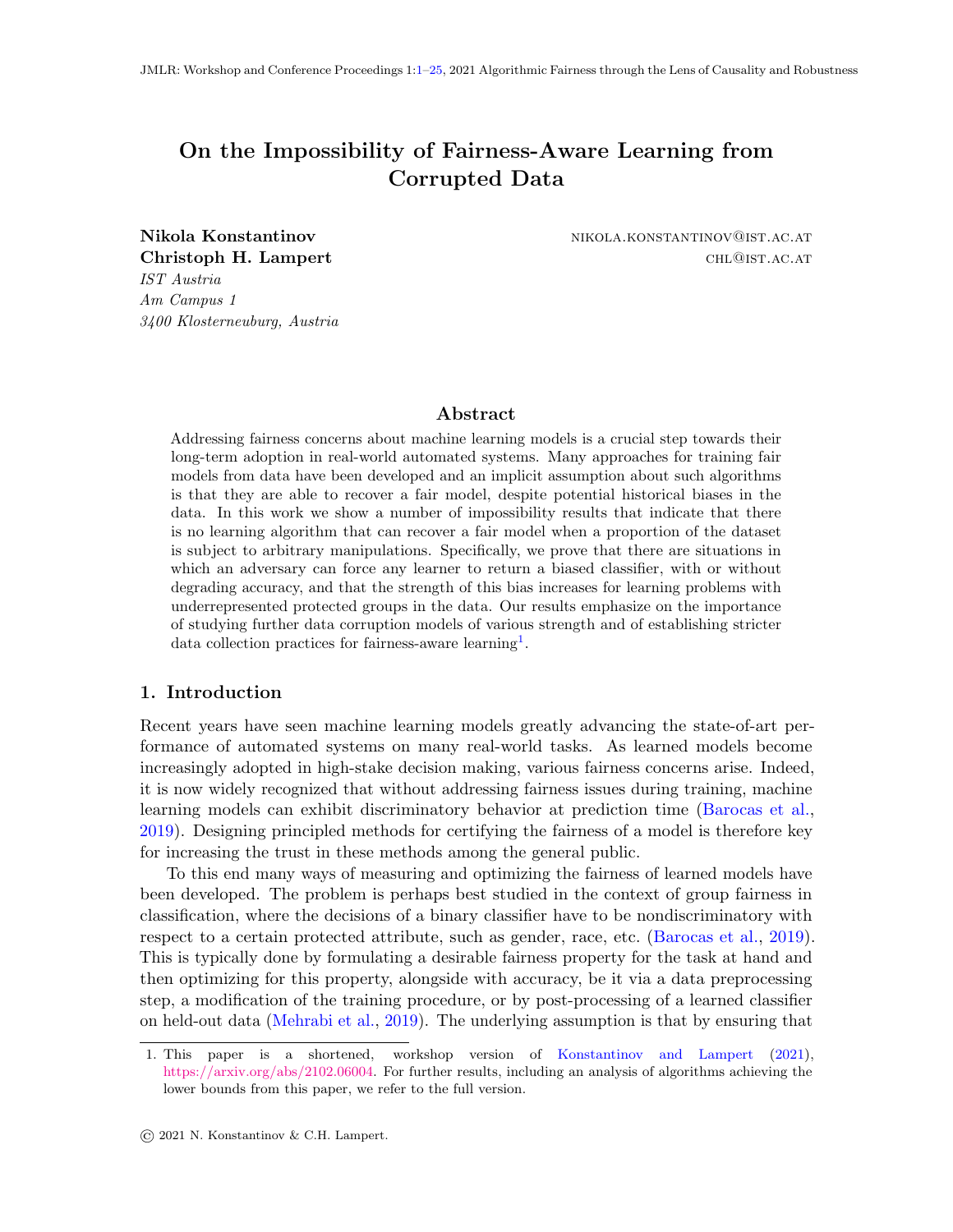the fairness property holds exactly or approximately on the available data, one obtains a classifier whose decisions will also be fair at prediction time.

A major drawback of this framework is that for many real-world applications the training and validation data available are often times unreliable and biased [\(Biggio and Roli,](#page-10-1) [2018;](#page-10-1) [Mehrabi et al.,](#page-12-0) [2019\)](#page-12-0). For example, demographic data collected via surveys or online polls is often difficult and expensive to verify. More generally any human-generated data is likely to contain various historical biases. Datasets collected via crowdsourcing or web crawing are also prone to both unwittingly created errors and conscious or even adversarially created biases.

These issues naturally raise concerns about the current practice of training and certifying fair models on such datasets. In fact, recent work has demonstrated that strong poisoning attacks can negatively impact the fairness of specific learners based on loss minimization. At the same time, little is known about the fundamental limits of fairness-aware learning from corrupted data. Previous work has only partially addressed the problem by studying weak data corruption models, for example by making specific label/attribute noise assumptions. However, these assumptions do not cover all possible (often unknown) problems that real-world data can possess. More generally, in order to avoid a cat-and-mouse game of designing defenses and attacks for fair machine learning models, one would need to be able to *certify fairness* as a property that holds when training under arbitrary, even adversarial, manipulations of the training data [\(Kearns and Li,](#page-11-0) [1993\)](#page-11-0).

Contributions In our work, we address this gap by studying the effect of arbitrary data corruptions on fair learning algorithms. Our main contribution is a series of hardness results, which show that achieving fairness under worst-case data poisoning is provably impossible.

Specifically, we explore the fundamental limits of fairness-aware PAC learning within the classic malicious adversary model of [Valiant](#page-13-0) [\(1985\)](#page-13-0), where the adversary can replace a fraction of the data points with arbitrary data, with full knowledge of the learning algorithm, the data distribution and the remaining samples. We focus on binary classification with two popular group fairness constraints - demographic parity [\(Calders et al.,](#page-10-2) [2009\)](#page-10-2) and equal opportunity [\(Hardt et al.,](#page-11-1) [2016\)](#page-11-1).

First we show that learning under this adversarial model is provably impossible in a PAC sense - there is no learning algorithm that can ensure convergence with high probability to a point on the accuracy-fairness Pareto front, even in the limit of infinite training data. Furthermore, the irreducible error on the fairness measures we study is inversely proportional to the frequency of the rarer of the two protected attributes groups. This makes the robust learning problem especially hard when one of the protected subgroups in the data is underrepresented. These hardness results hold for *any learning algorithm* based on a corrupted dataset, including pre-, in- and post-processing methods in particular.

Perhaps an even more concerning result from a practical perspective is that the adversary can also ensure that any learning algorithm will output a classifier that is optimal in terms of accuracy, but exhibits a large amount of unfairness. The bias of such a classifier might go unnoticed for a long time in production systems, especially in applications where sensitive attributes are not revealed to the system at prediction time for privacy reasons.

We conclude with a discussion on the implications of our hardness results, emphasizing on the need for developing and studying further data corruption models for fairness-aware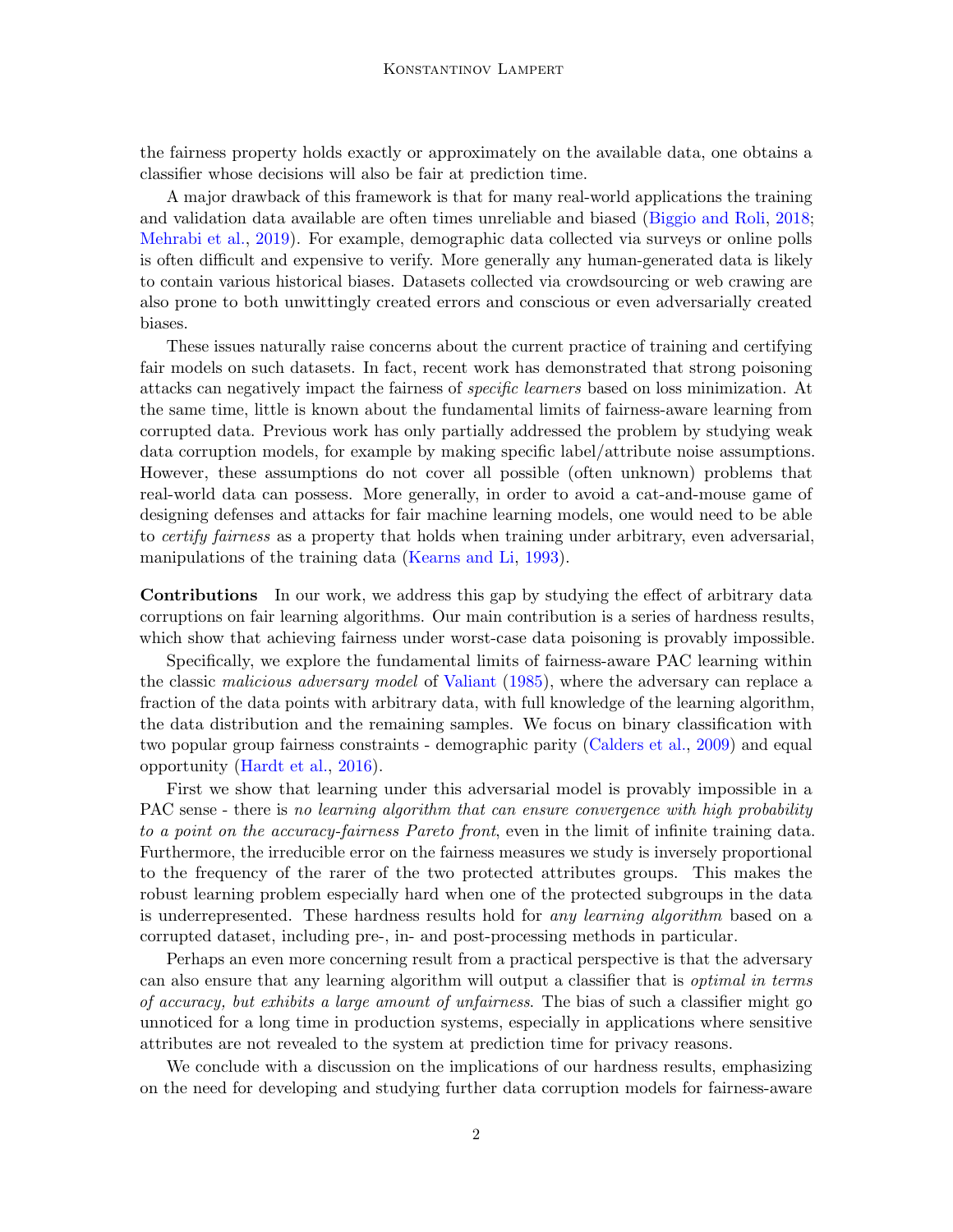learning, as well as on the importance of strict data collection practices in the context of fair machine learning.

## 2. Related work

To the best of our knowledge, we are the first to investigate the information theoretic limits of fairness-aware learning against a malicious adversary. There is, however, related previous work on PAC analysis of fair learning algorithms, robust fair learning, and learning with poisoned training data, that we discuss in this section.

Fairness in classification. Fairness-aware learning has been widely studied in the context of classification. We refer to [Mehrabi et al.](#page-12-0) [\(2019\)](#page-12-0) for an exhaustive introduction to the field. In this paper we focus on two popular notions of group fairness - demographic parity [\(Calders et al.,](#page-10-2) [2009\)](#page-10-2) and equal opportunity [\(Hardt et al.,](#page-11-1) [2016\)](#page-11-1). A number of hardness results for fair learning are already known. In particular, [Kleinberg et al.](#page-12-2) [\(2017\)](#page-12-2) prove the incompatability of three fairness notions for a broad class of learning problems and [Menon and Williamson](#page-12-3) [\(2018b\)](#page-12-3) quantify fundamental trade-offs between fairness and accuracy. Both of these works, however, focus on learning with i.i.d. clean data.

Fairness and data corruption. Most relevant for our setup are a number of recent works that empirically study attacks and defenses on fair learners under adversarial data poisoning. In particular, [Solans et al.](#page-12-4) [\(2020\)](#page-12-4); [Chang et al.](#page-11-2) [\(2020\)](#page-11-2); [Mehrabi et al.](#page-12-5) [\(2020\)](#page-12-5) consider practical, gradient-based poisoning attacks against machine learning algorithms. All of these works demonstrate empirically that poisoned data can severely damage the performance of fair learners that are based on empirical loss minimization. In our work we go beyond this by proving a set of hardness results that hold for arbitrary learning algorithms.

Among works focusing on weaker adversarial models, a particularly popular topic is the one of fair learning with noisy or adversarially perturbed sensitive attributes [\(Lamy](#page-12-6) [et al.,](#page-12-6) [2019;](#page-12-6) [Awasthi et al.,](#page-10-3) [2020;](#page-10-3) [Wang et al.,](#page-13-1) [2020b;](#page-13-1) [Celis et al.,](#page-10-4) [2021a;](#page-10-4) [Mehrotra and](#page-12-7) [Celis,](#page-12-7) [2021;](#page-12-7) [Celis et al.,](#page-10-5) [2021b\)](#page-10-5). Under the explicit assumption that the corruption does not effect the inputs and the labels, these works propose algorithms that can recover a fair model despite the data corruption. A related, but conceptually different topic is the one of fair learning without demographic information [\(Hashimoto et al.,](#page-11-3) [2018;](#page-11-3) [Kallus et al.,](#page-11-4) [2020;](#page-11-4) [Mozannar et al.,](#page-12-8) [2020;](#page-12-8) [Lahoti et al.,](#page-12-9) [2020\)](#page-12-9). Another commonly assumed type of corruption is label noise, which is shown to be overcomable under various assumptions by [De-Arteaga](#page-11-5) [et al.](#page-11-5) [\(2018\)](#page-11-5); [Jiang and Nachum](#page-11-6) [\(2020\)](#page-11-6); [Wang et al.](#page-13-2) [\(2020a\)](#page-13-2); [Fogliato et al.](#page-11-7) [\(2020\)](#page-11-7). A distributionally robust approach for certifying fairness is taken by [Taskesen et al.](#page-13-3) [\(2020\)](#page-13-3), under the assumption that the real data distribution falls within a Wasserstein ball centered at the empirical data distribution. In [Ignatiev et al.](#page-11-8) [\(2020\)](#page-11-8) a formal methods framework for certifying fairness through unawareness, even in the presence of a specific type of data bias that targets their desired fairness measure, is provided. The vulnerability of fair learning algorithms to specific types of data corruption has also been demonstrated on real-world data by [Calders and](#page-10-6) Zliobaite  $(2013)$ ; [Kallus and Zhou](#page-11-9)  $(2018)$ .

An orthogonal line of work shows that imposing fairness constraints can neutralize the effects of corrupted data, under specific assumptions on the type of bias present [\(Blum and](#page-10-7) [Stangl,](#page-10-7) [2020\)](#page-10-7). Also related are the works of [Tae et al.](#page-13-4) [\(2019\)](#page-13-4); [Li et al.](#page-12-10) [\(2021\)](#page-12-10) who propose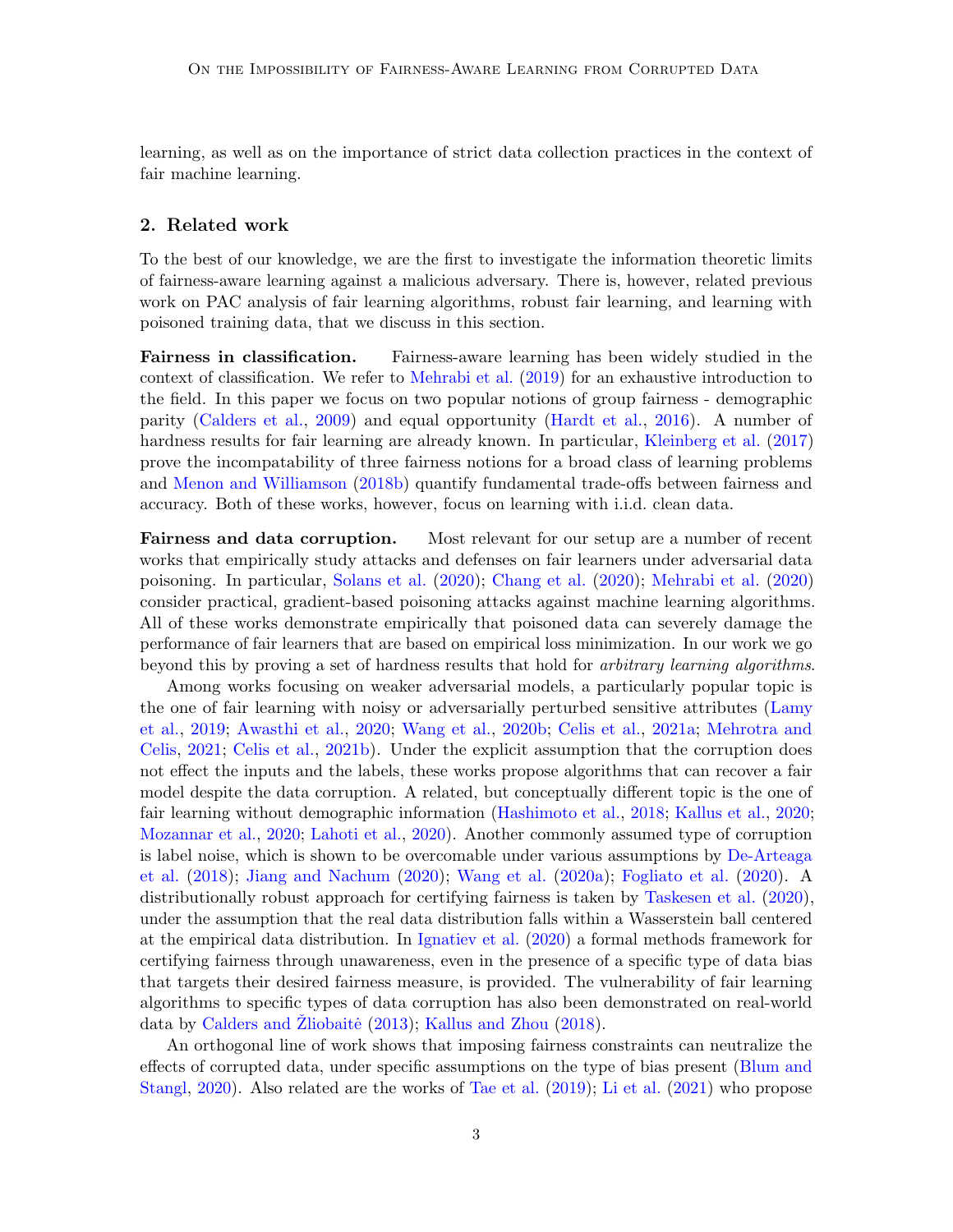procedures for data cleaning/outlier detection, without a specific adversarial model, that in particular improve fairness performance. Finally, the work of [Lechner et al.](#page-12-11) [\(2021\)](#page-12-11) also studies fairness-aware (representation) learning in the presence of a malicious opponent. However, in their setting the adversary can manipulate the classifier chosen on top of the representation, not the training data.

Learning against an adversary. Learning from corrupted training data is a field with long history, where both theoretical and practical aspects of attacking and defending ML models have been widely studied [\(Angluin and Laird,](#page-10-8) [1988;](#page-10-8) [Kearns and Li,](#page-11-0) [1993;](#page-11-0) [Cesa-Bianchi](#page-10-9) [et al.,](#page-10-9) [1999;](#page-10-9) [Bshouty et al.,](#page-10-10) [2002;](#page-10-10) [Biggio et al.,](#page-10-11) [2012;](#page-10-11) [Charikar et al.,](#page-11-10) [2017;](#page-11-10) [Steinhardt et al.,](#page-13-5) [2017;](#page-13-5) [Chen et al.,](#page-11-11) [2017;](#page-11-11) [Diakonikolas et al.,](#page-11-12) [2019\)](#page-11-12). In this work we study fair learning within the so-called malicious adversary model, introduced by [Valiant](#page-13-0) [\(1985\)](#page-13-0). The fundamental limits of classic PAC learning in this context have been extensively explored by [Kearns and](#page-11-0) [Li](#page-11-0) [\(1993\)](#page-11-0); [Cesa-Bianchi et al.](#page-10-9) [\(1999\)](#page-10-9). Our paper adds an additional dimension to this line of work, where fairness is considered alongside with accuracy as an objective for the learner.

# 3. Preliminaries

In this section we formalize the problem of fairness-aware learning against a malicious adversary, by giving precise definitions of the learning objectives and the studied data corruption model.

#### 3.1. Fairness-aware learning

We adopt the following standard group fairness classification framework. We consider a product space  $\mathcal{X} \times A \times \mathcal{Y}$ , where  $\mathcal{X}$  is an input space,  $\mathcal{Y} = \{0, 1\}$  is a binary label space and  $A = \{0, 1\}$  is a set corresponding to a binary protected attribute (for example, race or gender). We assume that there is an unknown true data distribution  $\mathbb{P} \in \mathcal{P}(\mathcal{X} \times A \times \mathcal{Y})$ from which the clean data is sampled. Denote by  $\mathcal{H} \subseteq \{h : \mathcal{X} \to \mathcal{Y}\}\$  the hypothesis space of all classifiers to be considered.

PAC learning Adopting a statistical PAC learning setup, we are interested in designing learning procedures that find a classifier based on training examples. Formally, a (statistical) fairness-aware learner  $\mathcal{L}: \cup_{n\in\mathbb{N}}(\mathcal{X}\times A\times\mathcal{Y})^n\to\mathcal{H}$  is a function that takes a labeled dataset of an arbitrary size and outputs a hypothesis. Note that we consider learning in the purely statistical sense here, focusing on *any* procedure that outputs a hypothesis, regardless of its computational complexity, and seeking learners that are sample-efficient instead.

In a clean data setup, the learner is trained on a dataset  $S^c = \{(x_i^c, a_i^c, y_i^c)\}_{i=1}^n$  sampled i.i.d. from  $\mathbb P$  and outputs a hypothesis  $h := \mathcal L(S^c)$ . The performance of a learner can be measured via the standard  $0/1$  loss (a.k.a. the risk) with respect to the distribution  $\mathbb P$ 

$$
\mathcal{R}(h, \mathbb{P}) = \mathbb{P}(h(X) \neq Y). \tag{1}
$$

Group fairness in classification In (group) fairness-aware learning, an additional desirable property of the classifier  $h = \mathcal{L}(S^c)$  is that its decisions are fair in the sense that it does not exhibit discrimination with respect to one of the protected subgroups in the population. Many different formal notions of group fairness have previously been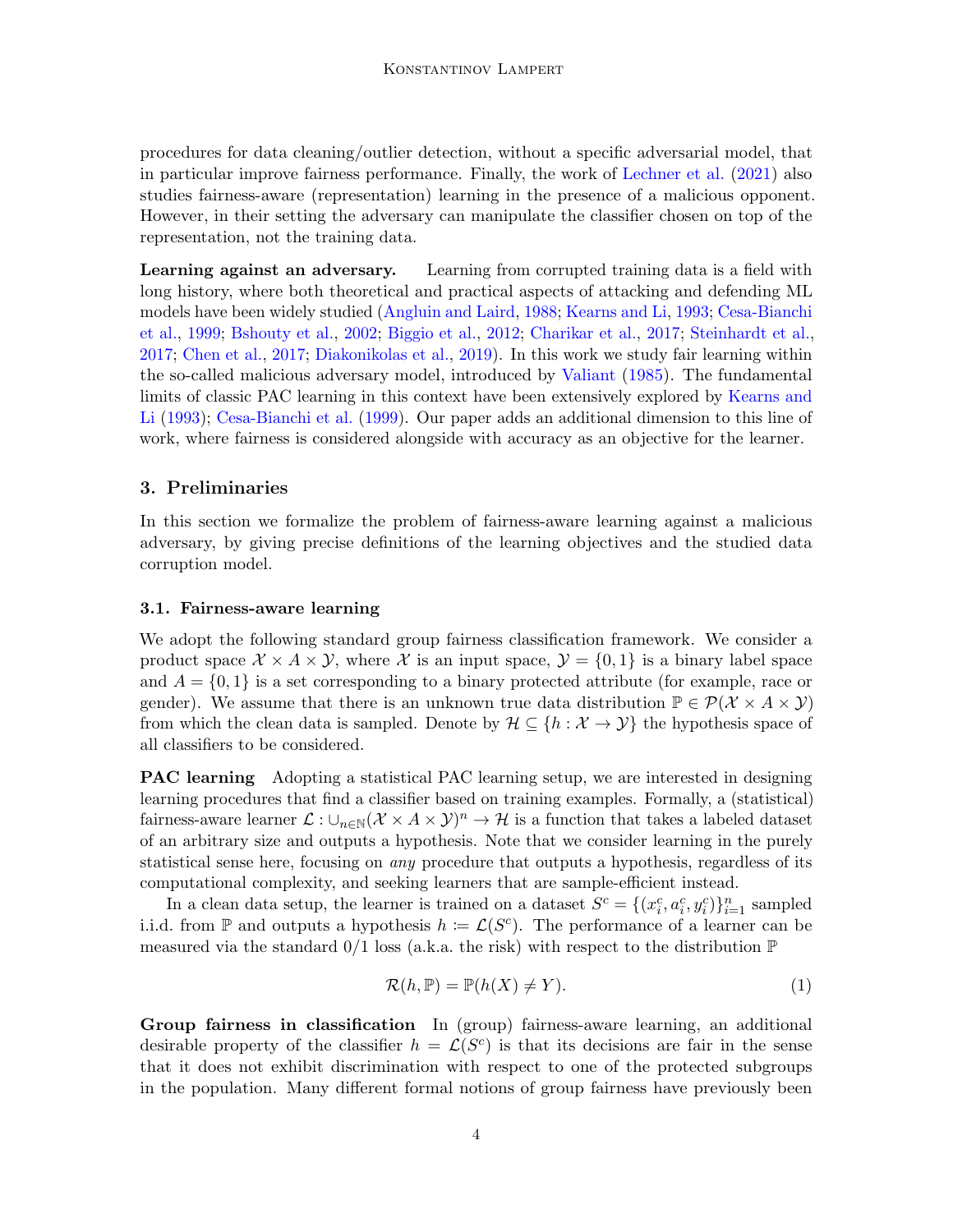proposed in the literature. The problem of selecting the "right" fairness measure is in general application-dependent and beyond the scope of this work.

Here we focus on the two arguably most widely adopted measures. The first one, demographic parity [\(Calders et al.,](#page-10-2) [2009\)](#page-10-2), requires that the decisions of the classifier are independent of the protected attribute, that is

$$
\mathbb{P}(h(X) = 1|A = 0) = \mathbb{P}(h(X) = 1|A = 1).
$$
\n(2)

The second one, *equal opportunity* [\(Hardt et al.,](#page-11-1) [2016\)](#page-11-1), states that the true positive rates of the classifier should be equal across the protected groups, that is

$$
\mathbb{P}(h(X) = 1 | A = 0, Y = 1) = \mathbb{P}(h(X) = 1 | A = 1, Y = 1).
$$
\n(3)

In practice, it is rarely the case that a classifier achieves perfect fairness. Therefore, we will instead be interested in controlling the *amount of unfairness* that h possesses, measured via corresponding fairness deviation measures  $\mathcal{D}(h)$  [\(Woodworth et al.,](#page-13-6) [2017;](#page-13-6) [Menon and](#page-12-12) [Williamson,](#page-12-12) [2018a;](#page-12-12) [Williamson and Menon,](#page-13-7) [2019\)](#page-13-7). Here we adopt the *mean difference score* measure of [Calders and Verwer](#page-10-12) [\(2010\)](#page-10-12); [Menon and Williamson](#page-12-12) [\(2018a\)](#page-12-12) for demographic parity

$$
\mathcal{D}^{par}(h, \mathbb{P}) = |\mathbb{P}(h(X) = 1 | A = 0) - \mathbb{P}(h(X) = 1 | A = 1)| \tag{4}
$$

and its analog for equal opportunity

$$
\mathcal{D}^{opp}(h,\mathbb{P}) = |\mathbb{P}(h(X) = 1|A = 0, Y = 1) - \mathbb{P}(h(X) = 1|A = 1, Y = 1)|.
$$
 (5)

To avoid degenerate cases for these measures, we assume throughout the paper that  $P_a =$  $\mathbb{P}(A = a) > 0$  and  $P_{1a} = \mathbb{P}(Y = 1, A = a) > 0$  for both  $a \in \{0, 1\}$ . For the rest of the paper, whenever we are interested in demographic parity fairness, we assume without loss of generality that  $A = 0$  is the minority class, so that  $P_0 \leq \frac{1}{2} \leq P_1$ . Similarly, whenever the fairness notion is equal opportunity, we will assume that  $P_{10} \leq P_{11}$ .

Whenever the underlying distribution is clear from the context, we will drop the dependence of  $\mathcal{R}(h, \mathbb{P})$  and  $\mathcal{D}(h, \mathbb{P})$  on  $\mathbb P$  and simply write  $\mathcal{R}(h)$  and  $\mathcal{D}(h)$ .

#### 3.2. Adversarial model

As argued in the introduction, machine learning models are often trained on unreliable datasets, where some of the points might be corrupted by noise, human biases and/or malicious agents. To model arbitrary manipulations of the data, we assume the presence of an adversary that can modify a certain fraction of the dataset and study fair learning in this context. In addition to its assumption-free nature, this worst-case approach can be seen as a tool for providing a certificate for fairness: if a system can work against a strong adversarial model, it will be effective under any circumstances that are covered by the model.

Formally a fairness-aware adversary is any procedure for manipulating a dataset, that is a possibly randomized function  $\mathcal{A}: (\mathcal{X} \times A \times \mathcal{Y})^n \to (\mathcal{X} \times A \times \mathcal{Y})^n$  that takes in a clean dataset  $S^c = \{(x_i^c, a_i^c, y_i^c)\}_{i=1}^n$  sampled i.i.d. from  $\mathbb P$  and outputs a new, corrupted, dataset  $S^p = \{(x_i^p)$  $_i^p, a_i^p$  $\stackrel{p}{i},y_{i}^{p}$  $\{f_i\}_{i=1}^n$ . Depending on the type of restrictions that are imposed on the adversary, various adversarial models can be obtained.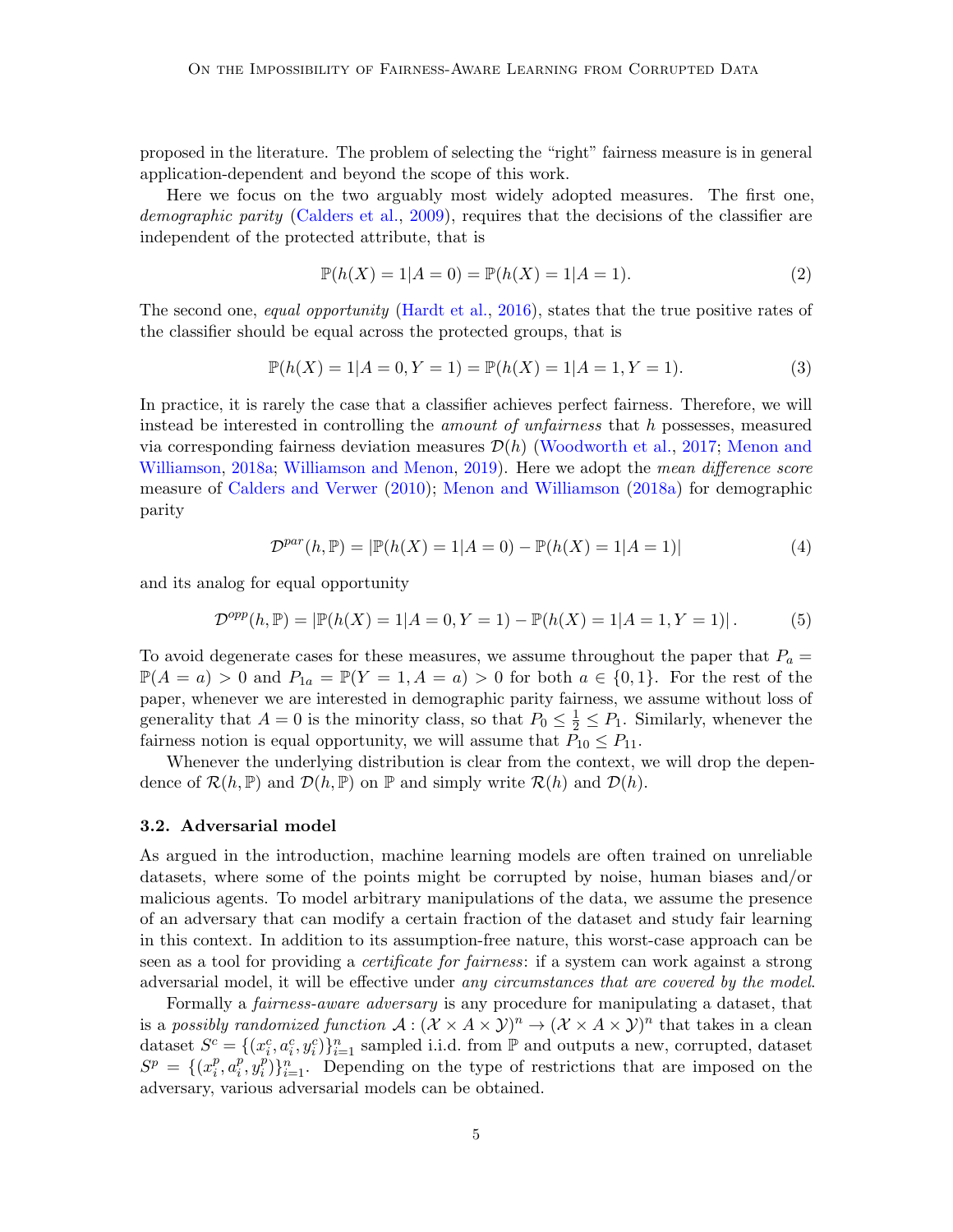In this work we adopt the powerful malicious adversary model, first introduced by [Valiant](#page-13-0) [\(1985\)](#page-13-0) and extensively studied by [Kearns and Li](#page-11-0) [\(1993\)](#page-11-0); [Cesa-Bianchi et al.](#page-10-9) [\(1999\)](#page-10-9). The formal data generating procedure is as follows:

- An i.i.d. *clean dataset*  $S^c = \{(x_i^c, a_i^c, y_i^c)\}_{i=1}^n$  is sampled from  $\mathbb{P}$ .
- Each index/point  $i \in \{1, 2, ..., n\}$  is marked independently with probability  $\alpha$ , for a fixed constant  $\alpha \in [0, 0.5)$ . Denote all marked indexes by  $\mathfrak{P} \subseteq [n]$ .
- The malicious adversary computes, in a possibly randomized manner, a corrupted dataset  $S^p = \{(x_i^p)$  $_i^p, a_i^p$  $_i^p, y_i^p$  $\{f_i\}_{i=1}^n \in (\mathcal{X} \times A \times \mathcal{Y})^n$ , with the only restriction that  $(x_i^p)$  $_i^p, a_i^p$  $_i^p, y_i^p$  $\hat{p}_i^p$  =  $(x_i^c, a_i^c, y_i^c)$  for all  $i \notin \mathfrak{P}$ . That is, the adversary can replace all marked data points in an arbitrary manner. Note that no assumptions whatsoever can be made about the points  $(x_i^p)$  $\overline{p}_i^p, a_i^p$  $_i^p, y_i^p$  $i^p$ ) for  $i \in \mathfrak{P}$ .
- The corrupted dataset  $S^p$  is then passed on to the learner, who computes  $\mathcal{L}(S^p)$ .

For a fixed  $\alpha \in [0, 0.5)$ , we say that A is a malicious adversary of power  $\alpha$ . Note that the number of marked points is  $|\mathfrak{P}| = Bin(n, \alpha)$ . Since no assumptions are made on the corrupted data points, they can, in particular, depend on the learner  $\mathcal{L}$ , the data distribution  $\mathbb{P}$ , the clean data  $S<sup>c</sup>$  and all other parameters of the learning problem. That is, the adversary acts with full knowledge of the learning setup and without any computational constraints.

#### <span id="page-5-0"></span>3.3. Fairness-aware learning against an adversary

**Structure of the hardness results** In the next section we will be showing lower bounds on  $\mathcal{R}(\mathcal{L}(S^p))$  and  $\mathcal{D}(\mathcal{L}(S^p))$ , that is, the risk and the fairness deviation measure achieved by the learner when trained on the corrupted data. Our bounds can be thought of as hardness results that describe a limit on how well the learner can perform against the adversary. These are based on explicit constructions of hard learning problems and adversaries that demonstrate these limitations.

Crucial in these results is the ordering of the predicates. These matter for the sake of formalizing the powers of the adversary and the learner. Recall that the learner only operates with knowledge of the corrupted dataset. At the same time, the adversary is assumed to know not only the clean data, but also the target distribution and the learner. Therefore, our lower bounds are structured as follows:

# For any learner  $\mathcal L$  there exists a distribution  $\mathbb P$  and an adversary  $\mathcal A$ , such that with constant  $probability...$

Note in particular that the adversary can be chosen after the learner is constructed and together with the distribution and it can therefore be tailored to their choice. On the other hand, the learner is fixed before the distribution and the adversary are, so it has to work for any such pair.

We note that all probability statements in our theorems refer to the randomness in the full generation process of the dataset  $S<sup>p</sup>$ , that is the randomness of the clean data, the marked points and the adversary.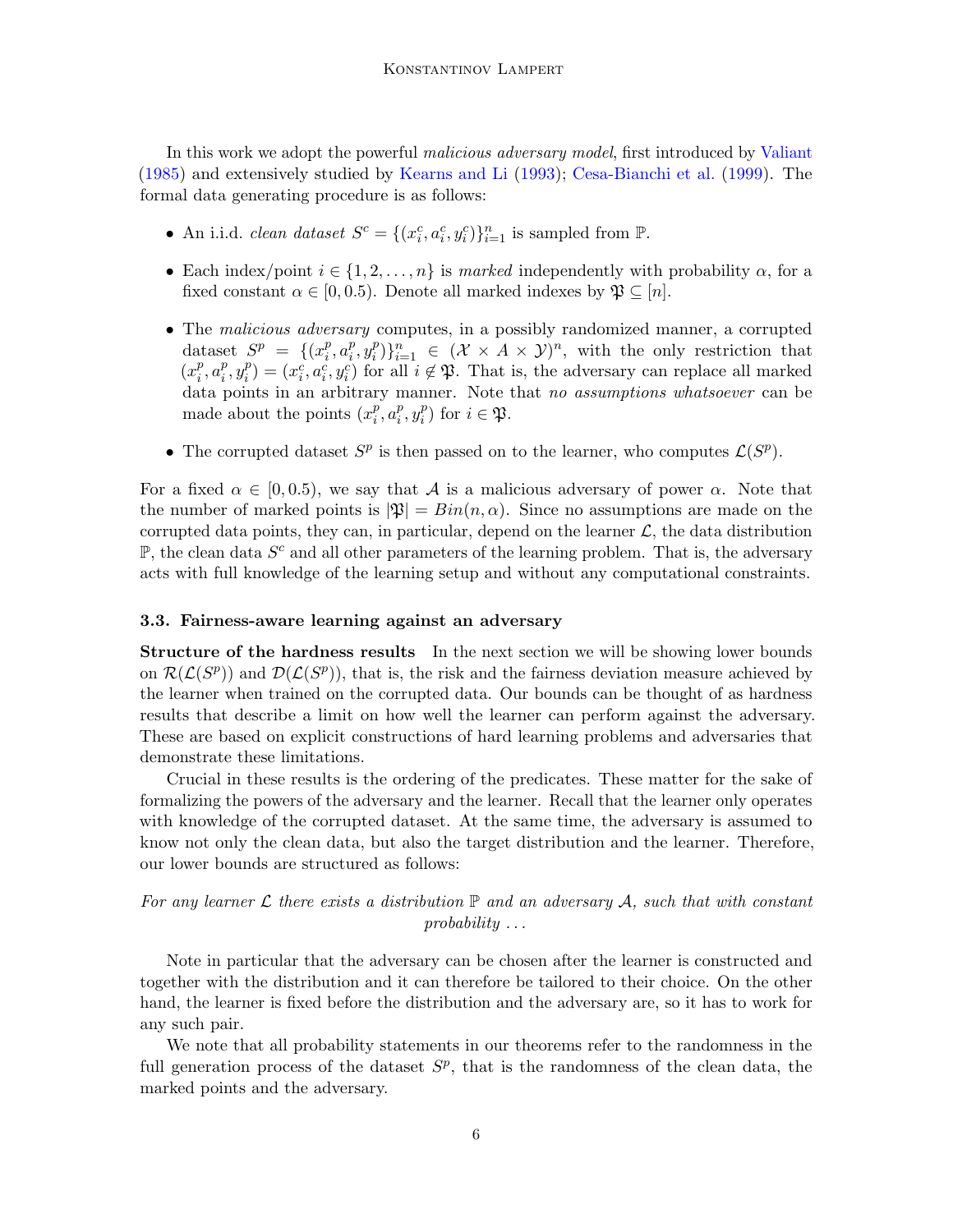Role of the hypothesis space Learnability in our setup can be studied either as a property of any fixed hypothesis space, or as a property of a class of hypothesis spaces, for example the hypothesis spaces of finite size or finite VC dimension. However, one can easily see that for certain hypothesis spaces fairness can be satisfied trivially. For example, whenever  $\mathcal H$  contains a classifier that is constant on the whole input space (that is, always predicts 1 or always predicts 0), a learner that returns this constant classifier, regardless of the observed data, will always be perfectly fair with respect to both fairness notions, under any distribution and against any adversary. We therefore opt to study the learnability of classes of hypothesis spaces.

In particular, our hardness results demonstrate the existence of a finite hypothesis space, such that a certain amount of inaccuracy and/or unfairness is unavoidable. Therefore, no learner can achieve better guarantees on the class of all finite hypothesis spaces, even in the infinite training data limit. This is in contrast to, for example, classic PAC learning with clean data, where the ERM algorithm is a PAC learner for all finite hypothesis spaces and more generally all spaces of finite VC dimension [\(Shalev-Shwartz and Ben-David,](#page-12-13) [2014\)](#page-12-13).

Parameters of the learning problem Our bounds will depend explicitly on the corruption ratio  $\alpha$  and on the smaller of the protected class frequencies  $P_0 = \mathbb{P}(A = 0)$  (for demographic parity) or on  $P_{10} = \mathbb{P}(Y = 1, A = 0) \leq \mathbb{P}(Y = 1, A = 1)$  (for equal opportunity). To understand the limits of fairness-aware learning against a malicious adversary, we will analyze our bounds for small values of  $\alpha$  and  $P_0$  or  $P_{10}$ . Intuitively, the smaller the corruption rate  $\alpha$  is, the easier it is for the learner to recover an accurate and fair hypothesis. On the other hand, a small value for  $P_0$  or  $P_{10}$  implies that one of the subgroups is underrepresented in the population, and so intuitively the adversary can hide a lot of information about this group and thus prevent the learner from finding a fair hypothesis.

As we will see, this intuition is reflected in our bounds, which give a tool for comparing these quantities in terms of their effect on the hardness of the learning problem.

#### 4. Impossibility results

We now present a series of hardness results that demonstrate that fair learning in the presence of a malicious adversary is provably impossible in a PAC learning sense. Complete proofs of all results can be found in the supplementary material.

#### 4.1. Pareto lower bounds

We begin by presenting two hardness results that intuitively show that for some choices of  $\mathcal{H}$ the adversary can prevent any learner from reaching the Pareto front of the accuracy-fairness optimization problem. We first demonstrate this for demographic parity:

<span id="page-6-0"></span>**Theorem 1** Let  $0 \le \alpha < 0.5, 0 < P_0 \le 0.5$ . For any input set X with at least four distinct points, there exists a finite hypothesis space  $H$ , such that for any learning algorithm  $\mathcal{L}: \bigcup_{n\in\mathbb{N}}(\mathcal{X}\times A\times\mathcal{Y})^n\to\mathcal{H}$ , there exists a distribution  $\mathbb{P}$  for which  $\mathbb{P}(A=0)=P_0$ , a malicious adversary A of power  $\alpha$  and a hypothesis  $h^* \in \mathcal{H}$ , such that with probability at least 0.5

$$
\mathcal{R}(\mathcal{L}(S^{p}), \mathbb{P}) - \mathcal{R}(h^{*}, \mathbb{P}) \ge \min\left\{\frac{\alpha}{1-\alpha}, 2P_0P_1\right\}
$$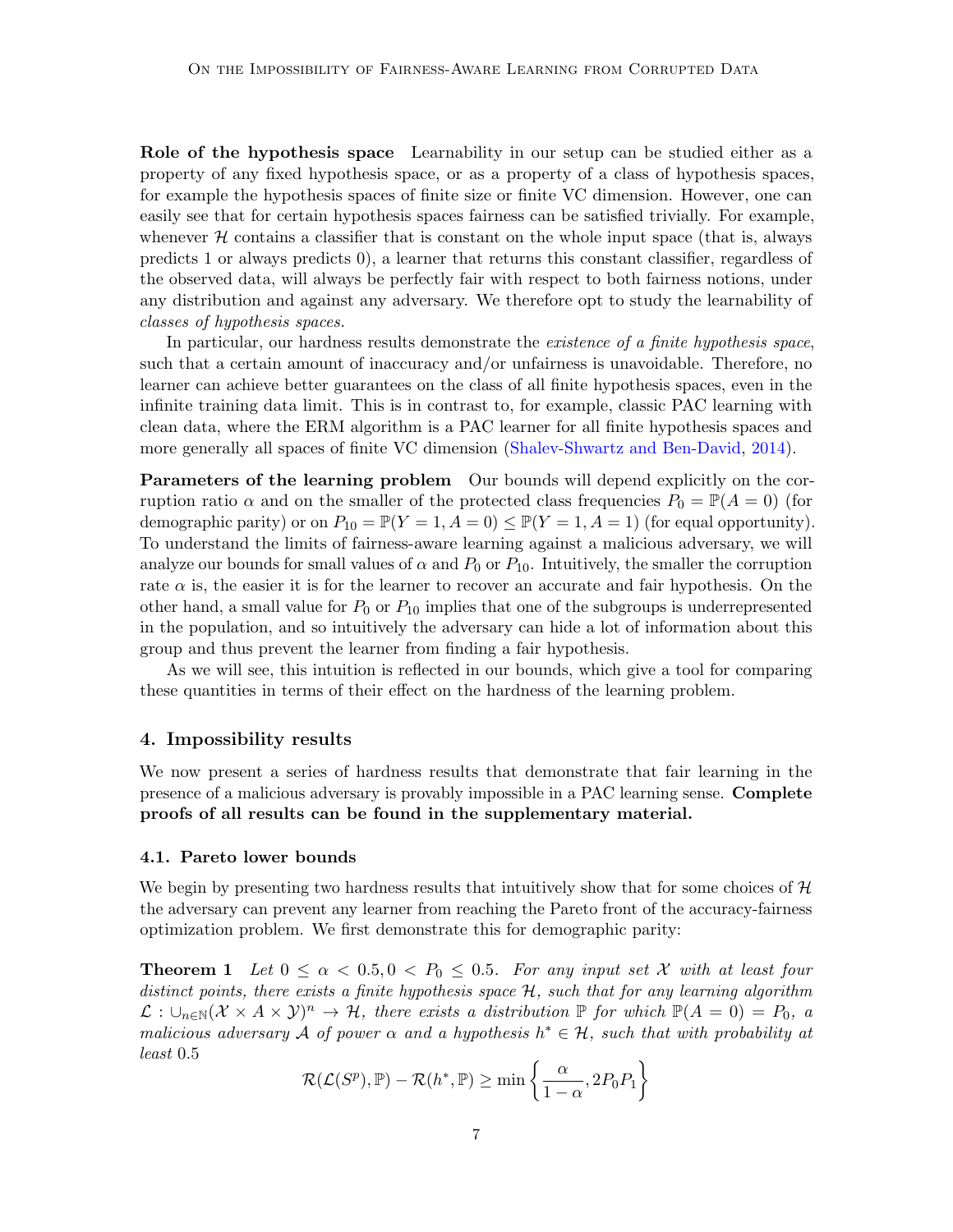and

$$
\mathcal{D}^{par}(\mathcal{L}(S^p), \mathbb{P}) - \mathcal{D}^{par}(h^*, \mathbb{P}) \ge \min\left\{\frac{\alpha}{2P_0P_1(1-\alpha)}, 1\right\}.
$$

The proof, which can be found in the supplementary material, is based on the so-called method of induced distributions, pioneered by [Kearns and Li](#page-11-0) [\(1993\)](#page-11-0). The idea is to construct two distributions that are sufficiently different, yet can be made indistinguishable by the adversary. Then, no learner can be "correct" with high probability on both distributions and so any learner will incur a high loss and exhibit high unfairness on at least one of them.

Discussion. Our hardness result implies that no learner can guarantee reaching a point on the Pareto front in a PAC learning sense, even for a simple family of hypothesis spaces, namely the finite ones. To prove the theorem we explicitly construct a hypothesis space that is not learnable against the malicious adversary. As discussed in Section [3.3,](#page-5-0) a constructive proof is necessary here, because fairness can be trivially satisfied on some hypothesis spaces, for example those that contain a constant classifier, which is fair under any distribution and against any adversary.

We now analyze the bounds and their behavior for small values of  $\alpha$  and  $P_0$ . First assume that  $\frac{\alpha}{1-\alpha} < 2P_0P_1$ , which in particular is the case whenever  $2\alpha < P_0$ . Then under the conditions of the theorem, with probability at least  $0.5<sup>2</sup>$  $0.5<sup>2</sup>$  $0.5<sup>2</sup>$ 

$$
\mathcal{R}(\mathcal{L}(S^p)) - \mathcal{R}(h^*) \ge \Omega(\alpha)
$$
\n(6)

and

$$
\mathcal{D}^{par}(\mathcal{L}(S^p)) - \mathcal{D}^{par}(h^*) \ge \Omega\left(\frac{\alpha}{P_0}\right). \tag{7}
$$

The lower bound on the loss is known to hold for any hypothesis space as shown by [Kearns](#page-11-0) [and Li](#page-11-0) [\(1993\)](#page-11-0). What Theorem [1](#page-6-0) adds to this classic result is that for certain hypothesis spaces 1) the learner can at the same time be forced to produce an unfair classifier; 2) the fairness deviation measure  $\mathcal{D}^{par}$  can be increased by  $\Omega(\alpha/P_0)$ . Note that these results hold regardless of the sample size n, and so even in the infinite data limit.

In the second case, when  $\frac{\alpha}{1-\alpha} \geq 2P_0P_1$ , the adversary can force a constant increase in the loss and make the classifier completely unfair, making  $\mathcal{D}^{par}(\mathcal{L}(S^p)) = 1$ . These observations, combined with the rates from the first case, indicate that unless  $\alpha = o(P_0)$ , the adversary can ensure that the resulting model's demographic parity deviation measure is constant. In particular, if one of the protected groups is rare, even very small levels of data corruption can lead to a biased model.

Next we show a similar result for equal opportunity.

**Theorem 2** Let  $0 \le \alpha < 0.5$  and  $P_{10} \le P_{11} < 1$  be such that  $P_{10} + P_{11} < 1$ . For any input set  $\mathcal X$  with at least five distinct points, there exists a finite hypothesis space  $\mathcal H$ , such that for any learning algorithm  $\mathcal{L}: \cup_{n\in\mathbb{N}}(\mathcal{X}\times A\times \mathcal{Y})^n\to \mathcal{H}$ , there exists a distribution  $\mathbb P$  for which

<span id="page-7-0"></span><sup>2.</sup> We use the Ω-notation for lower bounds on the growth rates of functions.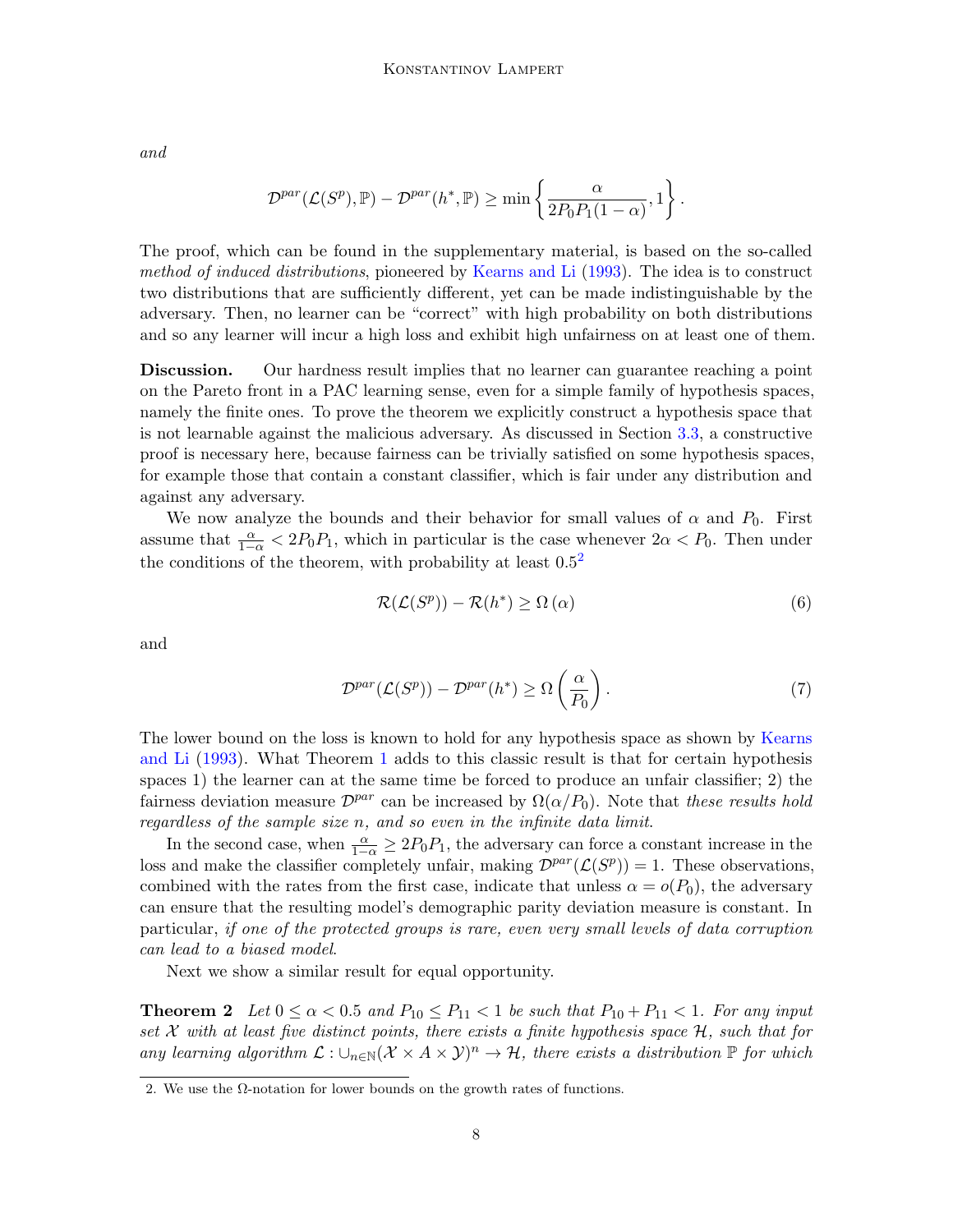$\mathbb{P}(A=a, Y=1) = P_{1a}$  for  $a \in \{0,1\}$ , a malicious adversary A of power  $\alpha$  and a hypothesis  $h^* \in \mathcal{H}$ , such that with probability at least 0.5

$$
\mathcal{R}(\mathcal{L}(S^p), \mathbb{P}) - \mathcal{R}(h^*, \mathbb{P}) \ge \min\left\{\frac{\alpha}{1-\alpha}, 2P_{10}, 2(1-P_{10}-P_{11})\right\}
$$

and

$$
\mathcal{D}^{opp}(\mathcal{L}(S^p), \mathbb{P}) - \mathcal{D}^{opp}(h^*, \mathbb{P}) \ge \min\left\{\frac{\alpha}{2(1-\alpha)P_{10}}, 1, \frac{1-P_{10}-P_{11}}{P_{10}}\right\}.
$$

Discussion. A similar analysis to the one after Theorem [1](#page-6-0) applies here as well. In particular, whenever  $\frac{\alpha}{1-\alpha} \leq 2 \min \{P_{10}, 1-P_{10}-P_{11}\}$ , we obtain

$$
\mathcal{R}(\mathcal{L}(S^p)) - \mathcal{R}(h^*) \ge \Omega(\alpha)
$$
\n(8)

and

$$
\mathcal{D}^{par}(\mathcal{L}(S^p)) - \mathcal{D}^{par}(h^*) \ge \Omega\left(\frac{\alpha}{P_{10}}\right). \tag{9}
$$

The case when  $\frac{\alpha}{1-\alpha} > 2 \min \{P_{10}, 1-P_{10}-P_{11}\}\$  leads to a constant equal opportunity deviation measure. If in addition we have that  $1 - P_{10} - P_{11} \ge P_{10}$ , a completely unfair classifier will be returned. Consequently, if positive examples associated with one of the protected groups are rare (that is, if  $\mathbb{P}(Y = 1, A = 0)$  is small), then even very small corruption ratios can lead to a biased model.

#### 4.2. Hurting fairness without affecting accuracy

While the results above shed light on the fundamental limits of robust fairness-aware learning against an adversary, models that are inaccurate are often easy to detect in practice. On the other hand, a model that has good accuracy, but exhibits a bias with respect to the protected attribute can be much more problematic. This is especially true in applications where demographic data is not collected at prediction time for privacy reasons. In this case the model's bias might go unnoticed for a long time, thus adversely affecting one of the population subgroups and potentially extrapolating existing biases from the training data to future decisions.

We now show that such an unfortunate situation is indeed also possible under the malicious adversary model. The following results show that any learner will, in some situations, be forced by the adversary to return a model that is optimal in terms of accuracy, but exhibits high unfairness in terms of demographic parity.

**Theorem 3** Let  $0 \le \alpha < 0.5, 0 < P_0 \le 0.5$ . For any input set X with at least four distinct points, there exists a finite hypothesis space H, such that for any learning algorithm  $\mathcal{L}: \bigcup_{n\in\mathbb{N}}(\mathcal{X}\times A\times\mathcal{Y})^n\to\mathcal{H}$ , there exists a distribution  $\mathbb{P}$  for which  $\mathbb{P}(A=0)=P_0$ , a malicious adversary A of power  $\alpha$  and a hypothesis  $h^* \in \mathcal{H}$ , such that with probability at least 0.5

$$
\mathcal{R}(\mathcal{L}(S^{p}), \mathbb{P}) = \mathcal{R}(h^{*}, \mathbb{P}) = \min_{h \in \mathcal{H}} \mathcal{R}(h, \mathbb{P})
$$

and

$$
\mathcal{D}^{par}(\mathcal{L}(S^p), \mathbb{P}) - \mathcal{D}^{par}(h^*, \mathbb{P}) \ge \min\left\{\frac{\alpha}{2P_0}, 1\right\}.
$$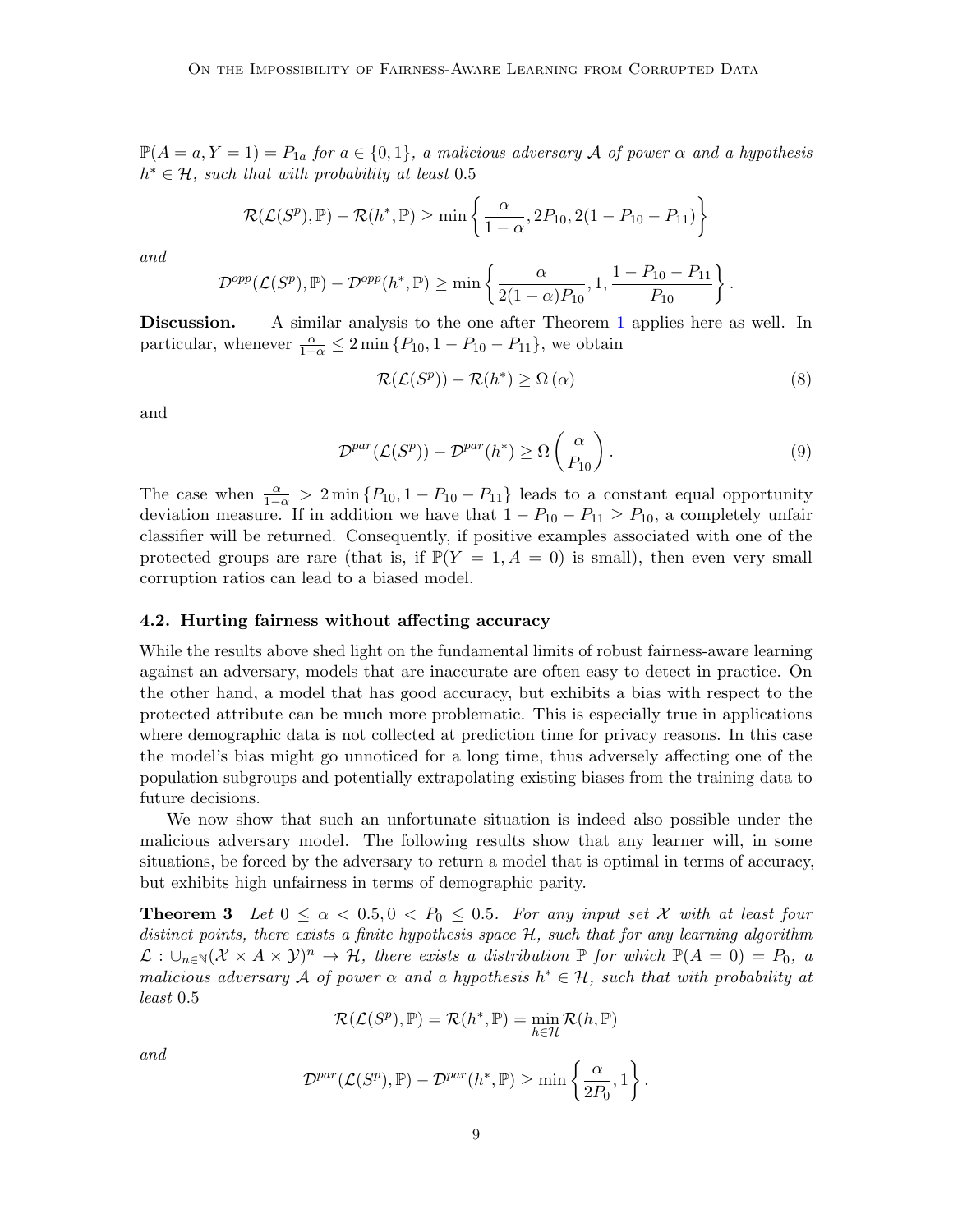We also present a corresponding result for equal opportunity.

**Theorem 4** Let  $0 \le \alpha < 0.5$ ,  $P_{10} \le P_{11} < 1$  be such that  $P_{10} + P_{11} < 1$ . For any input set  $X$  with at least five distinct points, there exists a finite hypothesis space  $H$ , such that for any learning algorithm  $\mathcal{L}: \cup_{n\in\mathbb{N}}(\mathcal{X}\times A\times\mathcal{Y})^n\to\mathcal{H}$ , there exists a distribution  $\mathbb P$  for which  $\mathbb{P}(A=a, Y=1) = P_{1a}$  for  $a \in \{0,1\}$ , a malicious adversary A of power  $\alpha$  and a hypothesis  $h^* \in \mathcal{H}$ , such that with probability at least 0.5

$$
\mathcal{R}(\mathcal{L}(S^{p}), \mathbb{P}) = \mathcal{R}(h^{*}, \mathbb{P}) = \min_{h \in \mathcal{H}} \mathcal{R}(h, \mathbb{P})
$$

and

$$
\mathcal{D}^{opp}(\mathcal{L}(S^p), \mathbb{P}) - \mathcal{D}^{opp}(h^*, \mathbb{P}) \ge \min\left\{\frac{\alpha}{2(1-\alpha)P_{10}}\left(1 - \frac{P_{10}}{P_{11}}\right), 1 - \frac{P_{10}}{P_{11}}\right\}.
$$

Once again the error terms on the fairness notions are inversely proportional to  $P_0$  and  $P_{10}$ respectively, indicating that datasets in which one of the subgroups is underrepresented are particularly vulnerable to data manipulations.

#### 5. Discussion

In this work we explored the statistical limits of fairness-aware learning algorithms on corrupted data, under the malicious adversary model. Our results show that data manipulations can have an inevitable negative effect on model fairness and that this effect is even more expressed for problems where a subgroup in the population is underrepresented.

While the strong adversarial model and the statistical PAC learning analysis we have considered are mostly of theoretical interest, we believe that the hardness results have several important implications. Indeed, crucial to increasing the trust in learned decision making systems is the ability to guarantee that they exhibit a high amount of fairness, regardless of any known or unforeseen biases in the training data. In contrast, we have shown that this is provably impossible under a strong adversarial model for the data corruption.

We believe that these results stress on the importance of developing and studying further data corruption models in the context of fairness-aware learning. As discussed in the related work, previous research has shown that it is possible to recover a fair model under corruptions of the labels or protected attributes only. While real-world data is likely to contain more subtle manipulations, one may hope that for certain applications there will be models of data corruption that are, on the one hand, sufficiently broad to cover the data issues and, on the other hand, specific enough so that fair learning becomes possible.

Our results can also be seen as a indication that strict data collection practices may in fact be necessary for designing provably fair machine learning models. Indeed, our bounds hold under the assumption that the learner can only access one dataset of unknown quality. In contrast, it has been shown that the use of even a small trusted dataset (that is, a certified clean subset of the data) can greatly improve the performance of machine learning models under corruption, both in the context of classic PAC learning [\(Hendrycks et al.,](#page-11-13) [2018;](#page-11-13) [Konstantinov and Lampert,](#page-12-14) [2019\)](#page-12-14) and in the context of fairness-aware learning [\(Roh](#page-12-15) [et al.,](#page-12-15) [2020\)](#page-12-15). Such data can also be helpful for the sake of validating the fairness of a model as a precautionary step before its real-world adoption.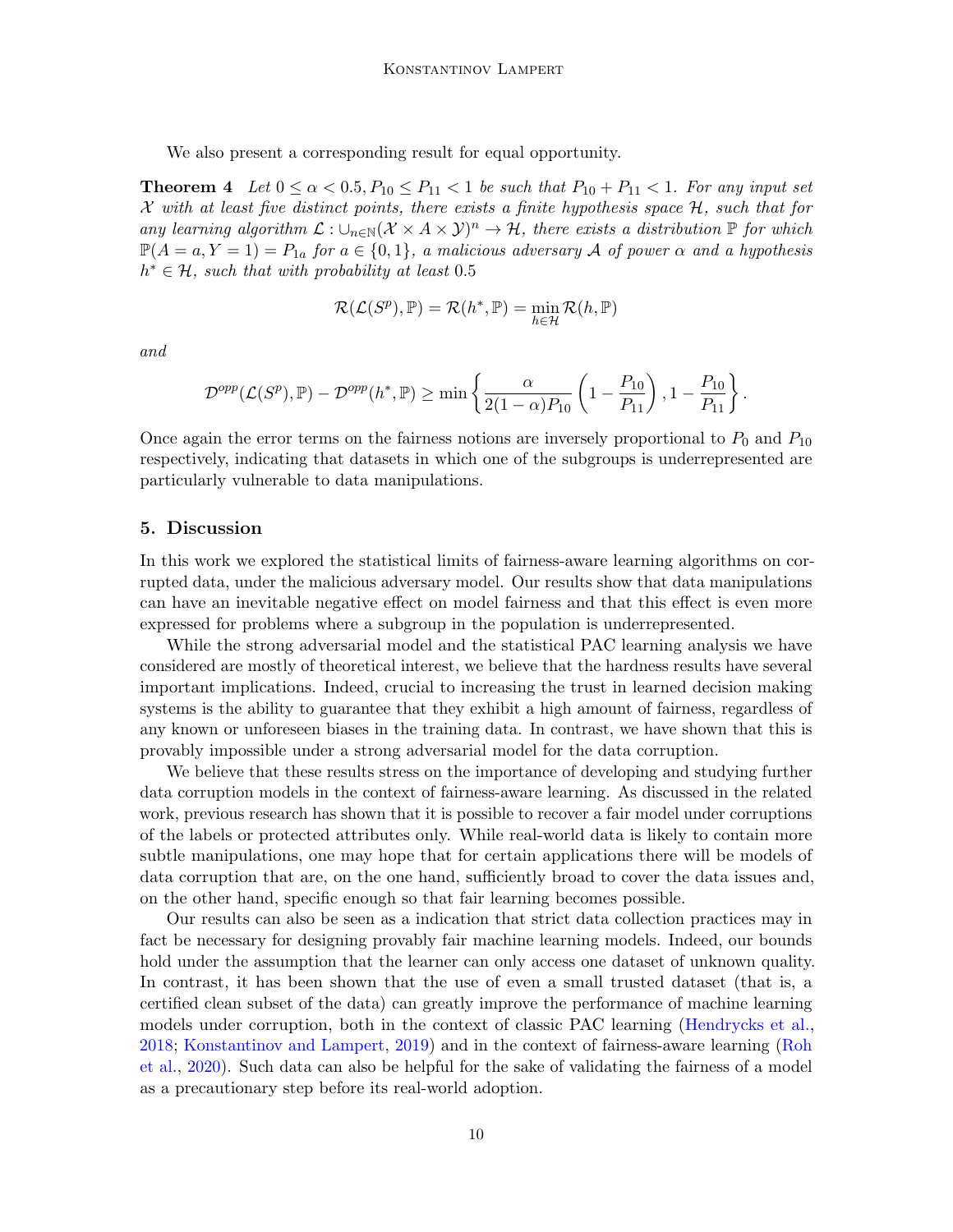In summary, understanding and accounting for the types of biases present in machine learning datasets is crucial for addressing the issues brought up in this work and for the development of certifiably fair learning models.

# References

- <span id="page-10-8"></span>Dana Angluin and Philip Laird. Learning from noisy examples. Machine Learning, 2(4): 343–370, 1988.
- <span id="page-10-3"></span>Pranjal Awasthi, Matthäus Kleindessner, and Jamie Morgenstern. Equalized odds postprocessing under imperfect group information. In Conference on Uncertainty in Artificial Intelligence (AISTATS), 2020.
- <span id="page-10-0"></span>Solon Barocas, Moritz Hardt, and Arvind Narayanan. Fairness and Machine Learning. fairmlbook.org, 2019. <http://www.fairmlbook.org>.
- <span id="page-10-1"></span>Battista Biggio and Fabio Roli. Wild patterns: Ten years after the rise of adversarial machine learning. Pattern Recognition, 2018.
- <span id="page-10-11"></span>Battista Biggio, Blaine Nelson, and Pavel Laskov. Poisoning attacks against support vector machines. In International Conference on Machine Learing (ICML), 2012.
- <span id="page-10-7"></span>Avrim Blum and Kevin Stangl. Recovering from biased data: Can fairness constraints improve accuracy? In Foundations of Responsible Computing, volume 156. Schloss Dagstuhl – Leibniz Center for Informatics, 2020.
- <span id="page-10-10"></span>Nader H Bshouty, Nadav Eiron, and Eyal Kushilevitz. Pac learning with nasty noise. Theoretical Computer Science (TCC), 288(2):255–275, 2002.
- <span id="page-10-12"></span>Toon Calders and Sicco Verwer. Three naive bayes approaches for discrimination-free classification. Data Mining and Knowledge Discovery (DMKD), 2010.
- <span id="page-10-6"></span>Toon Calders and Indre Zliobaite. Why unbiased computational processes can lead to discriminative decision procedures. In Discrimination and privacy in the information society, pages 43–57. Springer, 2013.
- <span id="page-10-2"></span>Toon Calders, Faisal Kamiran, and Mykola Pechenizkiy. Building classifiers with independency constraints. In International Conference on Data Mining Workshops (IDCMW), 2009.
- <span id="page-10-4"></span>L Elisa Celis, Lingxiao Huang, Vijay Keswani, and Nisheeth K Vishnoi. Fair classification with noisy protected attributes: A framework with provable guarantees. In *International* Conference on Machine Learing (ICML), 2021a.
- <span id="page-10-5"></span>L Elisa Celis, Anay Mehrotra, and Nisheeth K Vishnoi. Fair classification with adversarial perturbations. arXiv preprint arXiv:2106.05964, 2021b.
- <span id="page-10-9"></span>Nicolo Cesa-Bianchi, Eli Dichterman, Paul Fischer, Eli Shamir, and Hans Ulrich Simon. Sample-efficient strategies for learning in the presence of noise. Journal of the ACM  $(JACM)$ , 1999.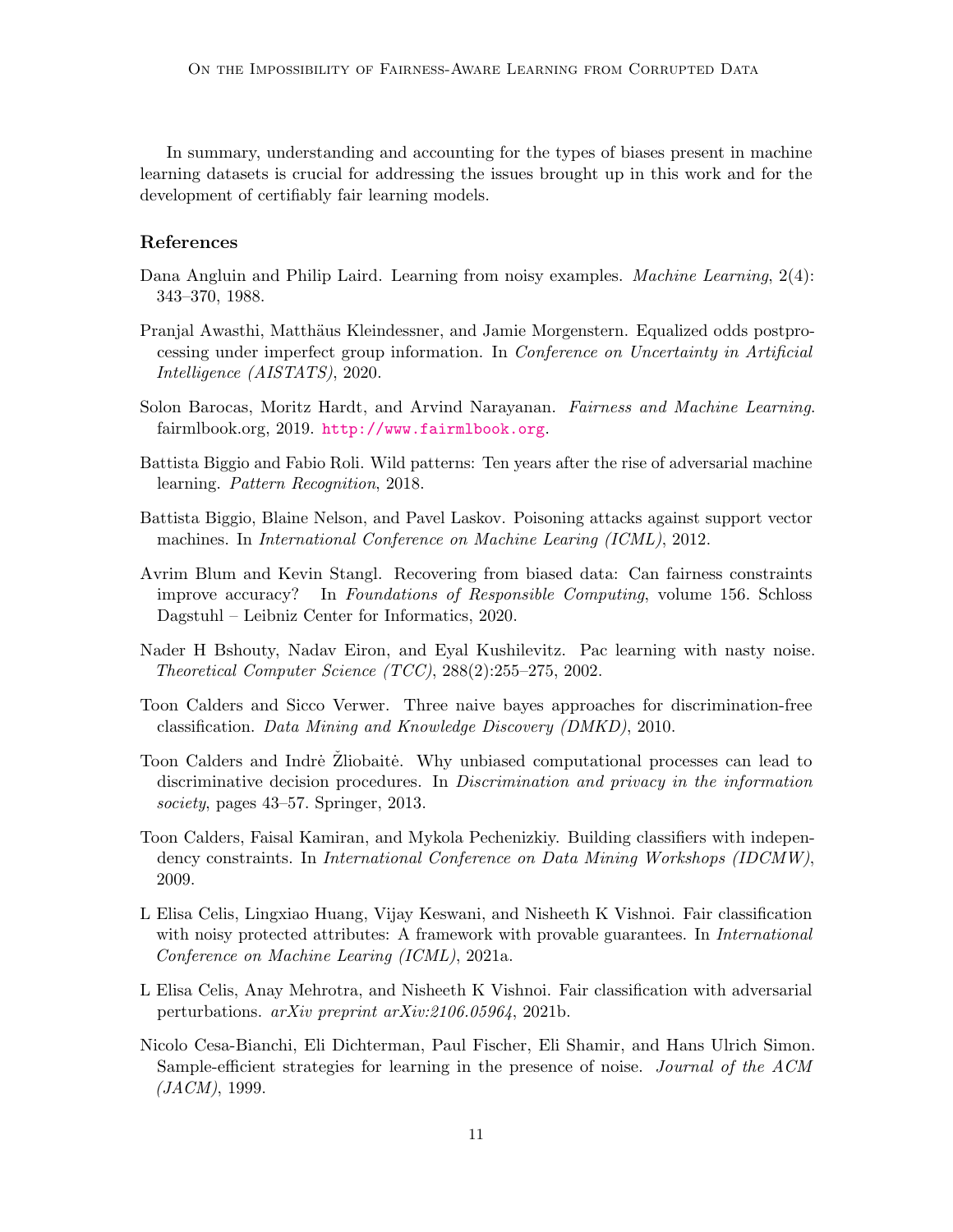- <span id="page-11-2"></span>Hongyan Chang, Ta Duy Nguyen, Sasi Kumar Murakonda, Ehsan Kazemi, and Reza Shokri. On adversarial bias and the robustness of fair machine learning.  $arXiv$  preprint arXiv:2006.08669, 2020.
- <span id="page-11-10"></span>Moses Charikar, Jacob Steinhardt, and Gregory Valiant. Learning from untrusted data. In Symposium on Theory of Computing (STOC), 2017.
- <span id="page-11-11"></span>Xinyun Chen, Chang Liu, Bo Li, Kimberly Lu, and Dawn Song. Targeted backdoor attacks on deep learning systems using data poisoning. arXiv preprint arXiv:1712.05526, 2017.
- <span id="page-11-5"></span>Maria De-Arteaga, Artur Dubrawski, and Alexandra Chouldechova. Learning under selective labels in the presence of expert consistency. In Fairness, Accountability, and Transparency in Machine Learning (FAT/ML), 2018.
- <span id="page-11-12"></span>Ilias Diakonikolas, Gautam Kamath, Daniel Kane, Jerry Li, Jacob Steinhardt, and Alistair Stewart. Sever: A robust meta-algorithm for stochastic optimization. In International Conference on Machine Learing (ICML), 2019.
- <span id="page-11-7"></span>Riccardo Fogliato, Max G'Sell, and Alexandra Chouldechova. Fairness evaluation in presence of biased noisy labels. In Conference on Uncertainty in Artificial Intelligence (AISTATS), 2020.
- <span id="page-11-1"></span>Moritz Hardt, Eric Price, and Nati Srebro. Equality of opportunity in supervised learning. In Conference on Neural Information Processing Systems (NeurIPS), 2016.
- <span id="page-11-3"></span>Tatsunori B Hashimoto, Megha Srivastava, Hongseok Namkoong, and Percy Liang. Fairness without demographics in repeated loss minimization. In *International Conference on* Machine Learing (ICML), 2018.
- <span id="page-11-13"></span>Dan Hendrycks, Mantas Mazeika, Duncan Wilson, and Kevin Gimpel. Using trusted data to train deep networks on labels corrupted by severe noise. Conference on Neural Information Processing Systems (NeurIPS), 2018.
- <span id="page-11-8"></span>Alexey Ignatiev, Martin C Cooper, Mohamed Siala, Emmanuel Hebrard, and Joao Marques-Silva. Towards formal fairness in machine learning. In International Conference on Principles and Practice of Constraint Programming (CP), 2020.
- <span id="page-11-6"></span>Heinrich Jiang and Ofir Nachum. Identifying and correcting label bias in machine learning. In Conference on Uncertainty in Artificial Intelligence (AISTATS), 2020.
- <span id="page-11-9"></span>Nathan Kallus and Angela Zhou. Residual unfairness in fair machine learning from prejudiced data. In International Conference on Machine Learing (ICML), 2018.
- <span id="page-11-4"></span>Nathan Kallus, Xiaojie Mao, and Angela Zhou. Assessing algorithmic fairness with unobserved protected class using data combination. In Conference on Fairness, Accountability and Transparency (FAccT), 2020.
- <span id="page-11-0"></span>Michael Kearns and Ming Li. Learning in the presence of malicious errors. SIAM Journal on Computing (SICOMP), 1993.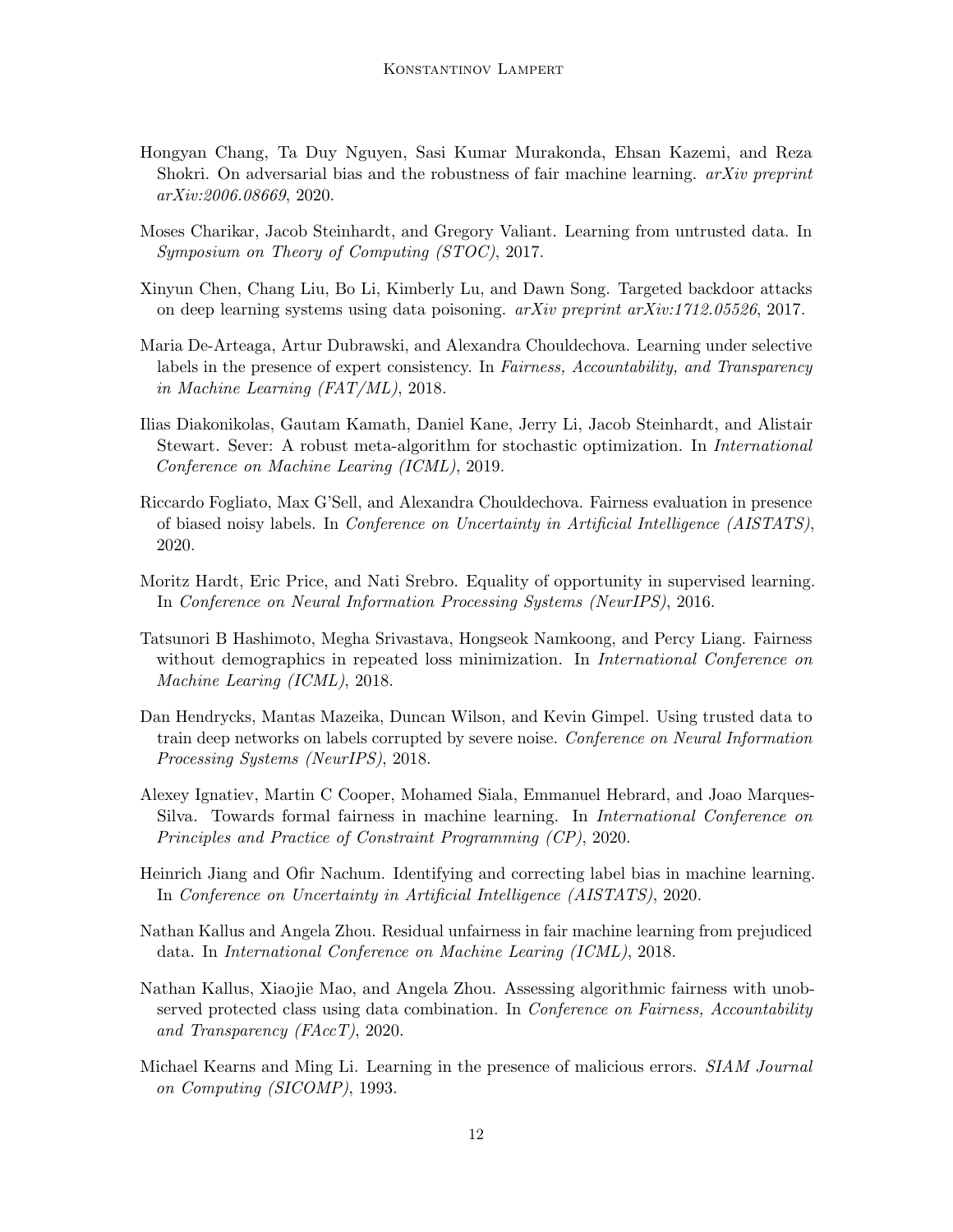- <span id="page-12-2"></span>Jon Kleinberg, Sendhil Mullainathan, and Manish Raghavan. Inherent trade-offs in the fair determination of risk scores. Innovations in Theoretical Computer Science Conference (ITCS), 2017.
- <span id="page-12-14"></span>Nikola Konstantinov and Christoph Lampert. Robust learning from untrusted sources. In International Conference on Machine Learing (ICML), 2019.
- <span id="page-12-1"></span>Nikola Konstantinov and Christoph H Lampert. Fairness-aware pac learning from corrupted data. arXiv preprint arXiv:2102.06004, 2021.
- <span id="page-12-9"></span>Preethi Lahoti, Alex Beutel, Jilin Chen, Kang Lee, Flavien Prost, Nithum Thain, Xuezhi Wang, and Ed H Chi. Fairness without demographics through adversarially reweighted learning. In Conference on Neural Information Processing Systems (NeurIPS), 2020.
- <span id="page-12-6"></span>Alex Lamy, Ziyuan Zhong, Aditya K Menon, and Nakul Verma. Noise-tolerant fair classification. In Conference on Neural Information Processing Systems (NeurIPS), 2019.
- <span id="page-12-11"></span>Tosca Lechner, Shai Ben-David, Sushant Agarwal, and Nivasini Ananthakrishnan. Impossibility results for fair representations. arXiv preprint arXiv:2107.03483, 2021.
- <span id="page-12-10"></span>Tian Li, Ahmad Beirami, Maziar Sanjabi, and Virginia Smith. Tilted empirical risk minimization. In International Conference on Learning Representations (ICLR), 2021.
- <span id="page-12-0"></span>Ninareh Mehrabi, Fred Morstatter, Nripsuta Saxena, Kristina Lerman, and Aram Galstyan. A survey on bias and fairness in machine learning. arXiv preprint arXiv:1908.09635, 2019.
- <span id="page-12-5"></span>Ninareh Mehrabi, Muhammad Naveed, Fred Morstatter, and Aram Galstyan. Exacerbating algorithmic bias through fairness attacks. arXiv preprint arXiv:2012.08723, 2020.
- <span id="page-12-7"></span>Anay Mehrotra and L Elisa Celis. Mitigating bias in set selection with noisy protected attributes. In Conference on Fairness, Accountability and Transparency (FAccT), 2021.
- <span id="page-12-12"></span>Aditya Krishna Menon and Robert C Williamson. The cost of fairness in binary classification. In Conference on Fairness, Accountability and Transparency (FAccT), 2018a.
- <span id="page-12-3"></span>Aditya Krishna Menon and Robert C Williamson. The cost of fairness in binary classification. In Fairness, Accountability, and Transparency in Machine Learning (FAT/ML), 2018b.
- <span id="page-12-8"></span>Hussein Mozannar, Mesrob I Ohannessian, and Nathan Srebro. Fair learning with private demographic data. In International Conference on Machine Learing (ICML), 2020.
- <span id="page-12-15"></span>Yuji Roh, Kangwook Lee, Steven Euijong Whang, and Changho Suh. FR-Train: A mutual information-based approach to fair and robust training. In International Conference on Machine Learing (ICML), 2020.
- <span id="page-12-13"></span>Shai Shalev-Shwartz and Shai Ben-David. Understanding machine learning: From theory to algorithms. Cambridge University Press, 2014.
- <span id="page-12-4"></span>David Solans, Battista Biggio, and Carlos Castillo. Poisoning attacks on algorithmic fairness. In European Conference on Machine Learning and Data Mining (ECML PKDD), 2020.